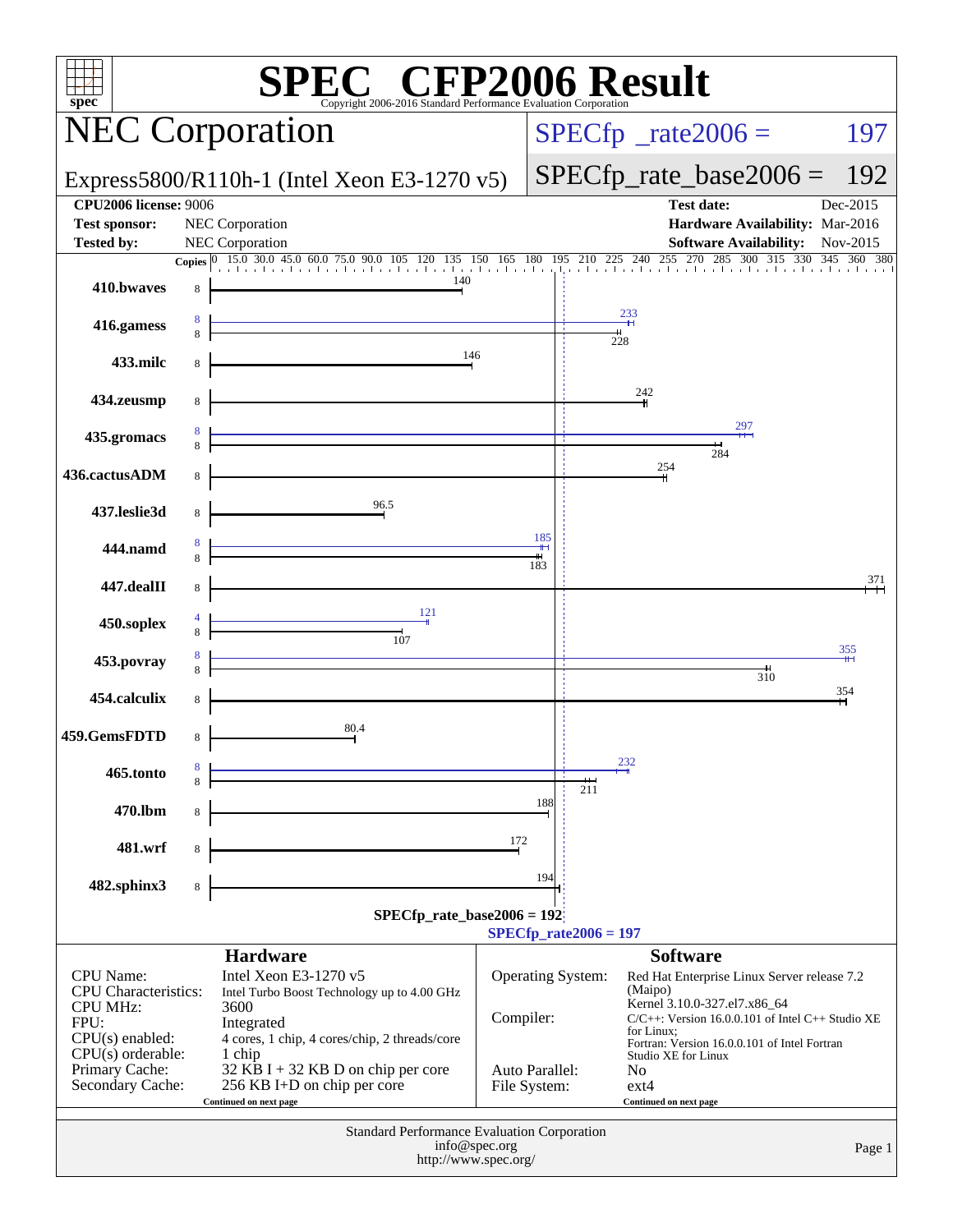

## NEC Corporation

#### $SPECTp_rate2006 = 197$

#### Express5800/R110h-1 (Intel Xeon E3-1270 v5)

## [SPECfp\\_rate\\_base2006 =](http://www.spec.org/auto/cpu2006/Docs/result-fields.html#SPECfpratebase2006) 192

**[CPU2006 license:](http://www.spec.org/auto/cpu2006/Docs/result-fields.html#CPU2006license)** 9006 **[Test date:](http://www.spec.org/auto/cpu2006/Docs/result-fields.html#Testdate)** Dec-2015 **[Test sponsor:](http://www.spec.org/auto/cpu2006/Docs/result-fields.html#Testsponsor)** NEC Corporation **[Hardware Availability:](http://www.spec.org/auto/cpu2006/Docs/result-fields.html#HardwareAvailability)** Mar-2016 **[Tested by:](http://www.spec.org/auto/cpu2006/Docs/result-fields.html#Testedby)** NEC Corporation **[Software Availability:](http://www.spec.org/auto/cpu2006/Docs/result-fields.html#SoftwareAvailability)** Nov-2015 [L3 Cache:](http://www.spec.org/auto/cpu2006/Docs/result-fields.html#L3Cache) 8 MB I+D on chip per chip [Other Cache:](http://www.spec.org/auto/cpu2006/Docs/result-fields.html#OtherCache) [Memory:](http://www.spec.org/auto/cpu2006/Docs/result-fields.html#Memory) 16 GB (2 x 8 GB 2Rx8 PC4-2133P-E) [Disk Subsystem:](http://www.spec.org/auto/cpu2006/Docs/result-fields.html#DiskSubsystem) 1 x 500 GB SATA, 7200 RPM [Other Hardware:](http://www.spec.org/auto/cpu2006/Docs/result-fields.html#OtherHardware) None [System State:](http://www.spec.org/auto/cpu2006/Docs/result-fields.html#SystemState) Run level 3 (multi-user)<br>Base Pointers: 32/64-bit [Base Pointers:](http://www.spec.org/auto/cpu2006/Docs/result-fields.html#BasePointers) [Peak Pointers:](http://www.spec.org/auto/cpu2006/Docs/result-fields.html#PeakPointers) 32/64-bit [Other Software:](http://www.spec.org/auto/cpu2006/Docs/result-fields.html#OtherSoftware) None

| <b>Results Table</b> |               |                |       |                                                                                                          |       |                |              |               |                |              |                |              |                |              |  |
|----------------------|---------------|----------------|-------|----------------------------------------------------------------------------------------------------------|-------|----------------|--------------|---------------|----------------|--------------|----------------|--------------|----------------|--------------|--|
|                      | <b>Base</b>   |                |       |                                                                                                          |       |                |              |               | <b>Peak</b>    |              |                |              |                |              |  |
| <b>Benchmark</b>     | <b>Copies</b> | <b>Seconds</b> | Ratio | <b>Seconds</b>                                                                                           | Ratio | <b>Seconds</b> | <b>Ratio</b> | <b>Copies</b> | <b>Seconds</b> | <b>Ratio</b> | <b>Seconds</b> | <b>Ratio</b> | <b>Seconds</b> | <b>Ratio</b> |  |
| 410.bwayes           | 8             | 775            | 140   | 776                                                                                                      | 140   | 776            | 140          | 8             | 775            | 140          | 776            | <b>140</b>   | 776            | 140          |  |
| 416.gamess           | 8             | 686            | 228   | 692                                                                                                      | 226   | 686            | 228          | 8             | 674            | 232          | 665            | 236          | 672            | 233          |  |
| $433$ .milc          | 8             | 505            | 145   | 505                                                                                                      | 146   | 505            | 146          | 8             | 505            | 145          | 505            | 146          | 505            | 146          |  |
| 434.zeusmp           | 8             | 300            | 243   | 302                                                                                                      | 241   | 301            | 242          | 8             | 300            | 243          | 302            | 241          | 301            | 242          |  |
| 435.gromacs          | 8             | 201            | 285   | 203                                                                                                      | 281   | 201            | 284          | 8             | 194            | 295          | 189            | 302          | 192            | 297          |  |
| 436.cactusADM        | 8             | 377            | 254   | 376                                                                                                      | 254   | 379            | 252          | 8             | 377            | 254          | 376            | 254          | 379            | 252          |  |
| 437.leslie3d         | 8             | 780            | 96.4  | 780                                                                                                      | 96.5  | 778            | 96.6         | 8             | 780            | 96.4         | 780            | 96.5         | 778            | 96.6         |  |
| 444.namd             | 8             | 353            | 182   | 351                                                                                                      | 183   | 348            | 185          | 8             | 341            | 188          | 347            | 185          | 349            | 184          |  |
| 447.dealII           | 8             | 251            | 365   | 244                                                                                                      | 375   | 247            | 371          | 8             | 251            | 365          | 244            | 375          | 247            | 371          |  |
| $450$ .soplex        | 8             | 626            | 107   | 626                                                                                                      | 107   | 625            | 107          | 4             | 275            | 121          | 277            | 121          | 275            | 121          |  |
| 453.povray           | 8             | 137            | 310   | 138                                                                                                      | 309   | 137            | 311          | 8             | 120            | 355          | 120            | 354          | 119            | 358          |  |
| 454.calculix         | 8             | 186            | 354   | 187                                                                                                      | 354   | 188            | 351          | 8             | 186            | 354          | 187            | 354          | 188            | 351          |  |
| 459.GemsFDTD         | 8             | 1056           | 80.4  | 1056                                                                                                     | 80.4  | 1056           | 80.4         | 8             | 1056           | 80.4         | 1056           | 80.4         | 1056           | 80.4         |  |
| 465.tonto            | 8             | 373            | 211   | 377                                                                                                      | 209   | 367            | 215          | 8             | 339            | 232          | 338            | 233          | 348            | 226          |  |
| 470.1bm              | 8             | 584            | 188   | 584                                                                                                      | 188   | 584            | 188          | 8             | 584            | 188          | 584            | 188          | 584            | 188          |  |
| 481.wrf              | 8             | 521            | 172   | 521                                                                                                      | 172   | 520            | 172          | 8             | 521            | 172          | 521            | 172          | 520            | 172          |  |
| 482.sphinx3          | 8             | 803            | 194   | 802                                                                                                      | 194   | 802            | 194          | 8             | 803            | 194          | 802            | 194          | 802            | 194          |  |
|                      |               |                |       | Results appear in the order in which they were run. Bold underlined text indicates a median measurement. |       |                |              |               |                |              |                |              |                |              |  |

#### **[Submit Notes](http://www.spec.org/auto/cpu2006/Docs/result-fields.html#SubmitNotes)**

 The taskset mechanism was used to bind copies to processors. The config file option 'submit' was used to generate taskset commands to bind each copy to a specific processor. For details, please see the config file.

#### **[Operating System Notes](http://www.spec.org/auto/cpu2006/Docs/result-fields.html#OperatingSystemNotes)**

Stack size set to unlimited using "ulimit -s unlimited"

#### **[Platform Notes](http://www.spec.org/auto/cpu2006/Docs/result-fields.html#PlatformNotes)**

 BIOS Settings: Power Management Policy: Custom Energy Performance: Performance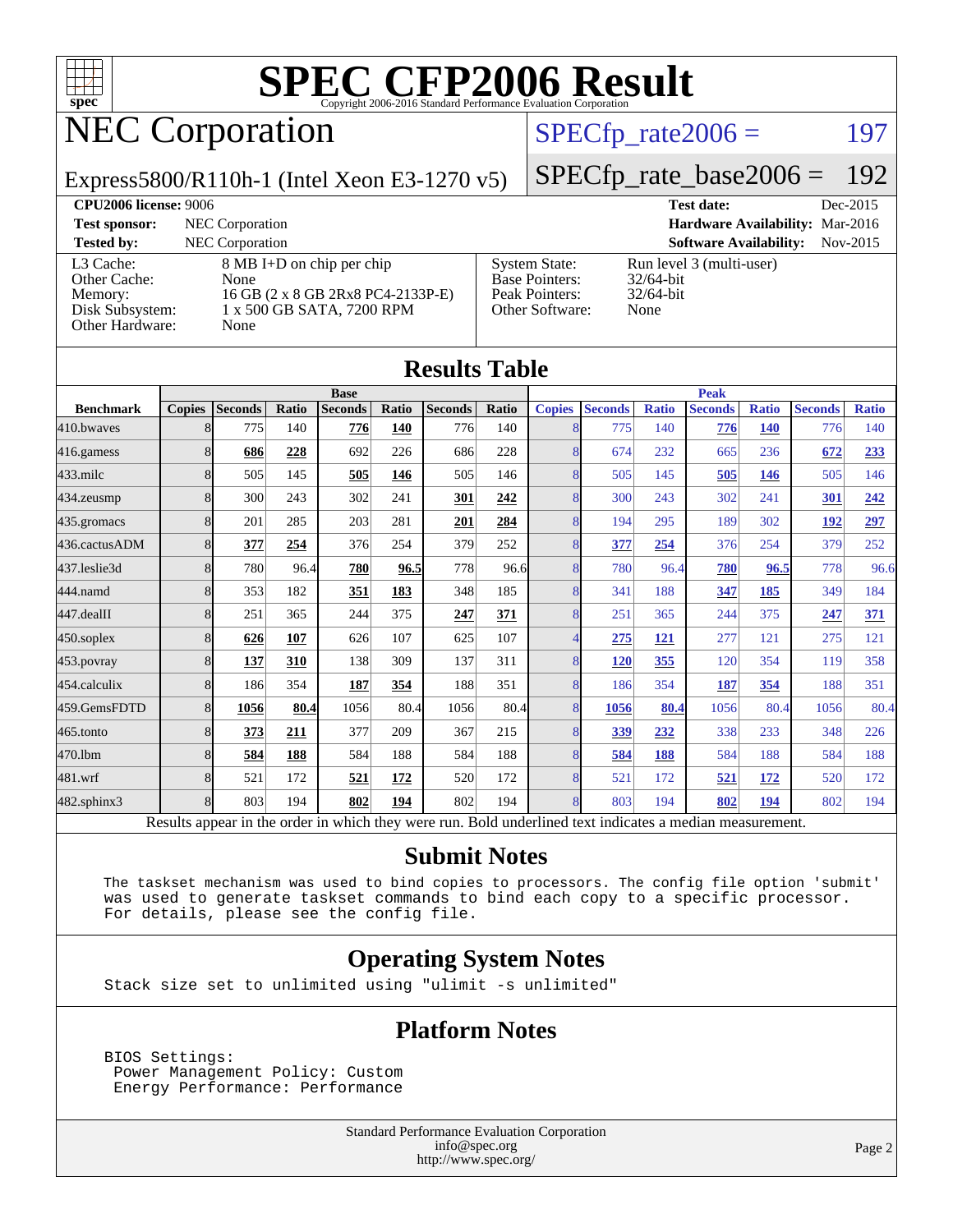

## NEC Corporation

 $SPECTp_rate2006 = 197$ 

Express5800/R110h-1 (Intel Xeon E3-1270 v5)

**[Tested by:](http://www.spec.org/auto/cpu2006/Docs/result-fields.html#Testedby)** NEC Corporation **[Software Availability:](http://www.spec.org/auto/cpu2006/Docs/result-fields.html#SoftwareAvailability)** Nov-2015

[SPECfp\\_rate\\_base2006 =](http://www.spec.org/auto/cpu2006/Docs/result-fields.html#SPECfpratebase2006) 192 **[CPU2006 license:](http://www.spec.org/auto/cpu2006/Docs/result-fields.html#CPU2006license)** 9006 **[Test date:](http://www.spec.org/auto/cpu2006/Docs/result-fields.html#Testdate)** Dec-2015 **[Test sponsor:](http://www.spec.org/auto/cpu2006/Docs/result-fields.html#Testsponsor)** NEC Corporation **[Hardware Availability:](http://www.spec.org/auto/cpu2006/Docs/result-fields.html#HardwareAvailability)** Mar-2016

#### **[General Notes](http://www.spec.org/auto/cpu2006/Docs/result-fields.html#GeneralNotes)**

Environment variables set by runspec before the start of the run: LD LIBRARY PATH = "/home/cpu2006/libs/32:/home/cpu2006/libs/64:/home/cpu2006/sh"

 Binaries compiled on a system with 1x Intel Core i5-4670K CPU + 32GB memory using RedHat EL 7.1 Transparent Huge Pages enabled with: echo always > /sys/kernel/mm/transparent\_hugepage/enabled

### **[Base Compiler Invocation](http://www.spec.org/auto/cpu2006/Docs/result-fields.html#BaseCompilerInvocation)**

[C benchmarks](http://www.spec.org/auto/cpu2006/Docs/result-fields.html#Cbenchmarks): [icc -m64](http://www.spec.org/cpu2006/results/res2016q1/cpu2006-20160125-38794.flags.html#user_CCbase_intel_icc_64bit_0b7121f5ab7cfabee23d88897260401c)

[C++ benchmarks:](http://www.spec.org/auto/cpu2006/Docs/result-fields.html#CXXbenchmarks) [icpc -m64](http://www.spec.org/cpu2006/results/res2016q1/cpu2006-20160125-38794.flags.html#user_CXXbase_intel_icpc_64bit_bedb90c1146cab66620883ef4f41a67e)

[Fortran benchmarks](http://www.spec.org/auto/cpu2006/Docs/result-fields.html#Fortranbenchmarks): [ifort -m64](http://www.spec.org/cpu2006/results/res2016q1/cpu2006-20160125-38794.flags.html#user_FCbase_intel_ifort_64bit_ee9d0fb25645d0210d97eb0527dcc06e)

[Benchmarks using both Fortran and C](http://www.spec.org/auto/cpu2006/Docs/result-fields.html#BenchmarksusingbothFortranandC): [icc -m64](http://www.spec.org/cpu2006/results/res2016q1/cpu2006-20160125-38794.flags.html#user_CC_FCbase_intel_icc_64bit_0b7121f5ab7cfabee23d88897260401c) [ifort -m64](http://www.spec.org/cpu2006/results/res2016q1/cpu2006-20160125-38794.flags.html#user_CC_FCbase_intel_ifort_64bit_ee9d0fb25645d0210d97eb0527dcc06e)

#### **[Base Portability Flags](http://www.spec.org/auto/cpu2006/Docs/result-fields.html#BasePortabilityFlags)**

| 410.bwaves: -DSPEC CPU LP64<br>416.gamess: -DSPEC_CPU_LP64 |                                                                |
|------------------------------------------------------------|----------------------------------------------------------------|
| 433.milc: -DSPEC CPU LP64                                  |                                                                |
| 434.zeusmp: -DSPEC_CPU_LP64                                |                                                                |
| 435.gromacs: -DSPEC_CPU_LP64 -nofor_main                   |                                                                |
| 436.cactusADM: -DSPEC CPU LP64 -nofor main                 |                                                                |
| 437.leslie3d: -DSPEC CPU LP64                              |                                                                |
| 444.namd: - DSPEC CPU LP64                                 |                                                                |
| 447.dealII: -DSPEC_CPU_LP64                                |                                                                |
| 450.soplex: -DSPEC_CPU_LP64                                |                                                                |
| 453.povray: -DSPEC_CPU_LP64                                |                                                                |
| 454.calculix: -DSPEC_CPU_LP64 -nofor_main                  |                                                                |
| 459. GemsFDTD: - DSPEC CPU LP64                            |                                                                |
| 465.tonto: - DSPEC CPU LP64                                |                                                                |
| 470.1bm: - DSPEC CPU LP64                                  |                                                                |
|                                                            | 481.wrf: -DSPEC CPU_LP64 -DSPEC_CPU_CASE_FLAG -DSPEC_CPU_LINUX |
| 482.sphinx3: -DSPEC_CPU_LP64                               |                                                                |
|                                                            |                                                                |

#### **[Base Optimization Flags](http://www.spec.org/auto/cpu2006/Docs/result-fields.html#BaseOptimizationFlags)**

[C benchmarks](http://www.spec.org/auto/cpu2006/Docs/result-fields.html#Cbenchmarks):

[-xCORE-AVX2](http://www.spec.org/cpu2006/results/res2016q1/cpu2006-20160125-38794.flags.html#user_CCbase_f-xAVX2_5f5fc0cbe2c9f62c816d3e45806c70d7) [-ipo](http://www.spec.org/cpu2006/results/res2016q1/cpu2006-20160125-38794.flags.html#user_CCbase_f-ipo) [-O3](http://www.spec.org/cpu2006/results/res2016q1/cpu2006-20160125-38794.flags.html#user_CCbase_f-O3) [-no-prec-div](http://www.spec.org/cpu2006/results/res2016q1/cpu2006-20160125-38794.flags.html#user_CCbase_f-no-prec-div) [-opt-prefetch](http://www.spec.org/cpu2006/results/res2016q1/cpu2006-20160125-38794.flags.html#user_CCbase_f-opt-prefetch) [-auto-p32](http://www.spec.org/cpu2006/results/res2016q1/cpu2006-20160125-38794.flags.html#user_CCbase_f-auto-p32) [-ansi-alias](http://www.spec.org/cpu2006/results/res2016q1/cpu2006-20160125-38794.flags.html#user_CCbase_f-ansi-alias) [-opt-mem-layout-trans=3](http://www.spec.org/cpu2006/results/res2016q1/cpu2006-20160125-38794.flags.html#user_CCbase_f-opt-mem-layout-trans_a7b82ad4bd7abf52556d4961a2ae94d5) Continued on next page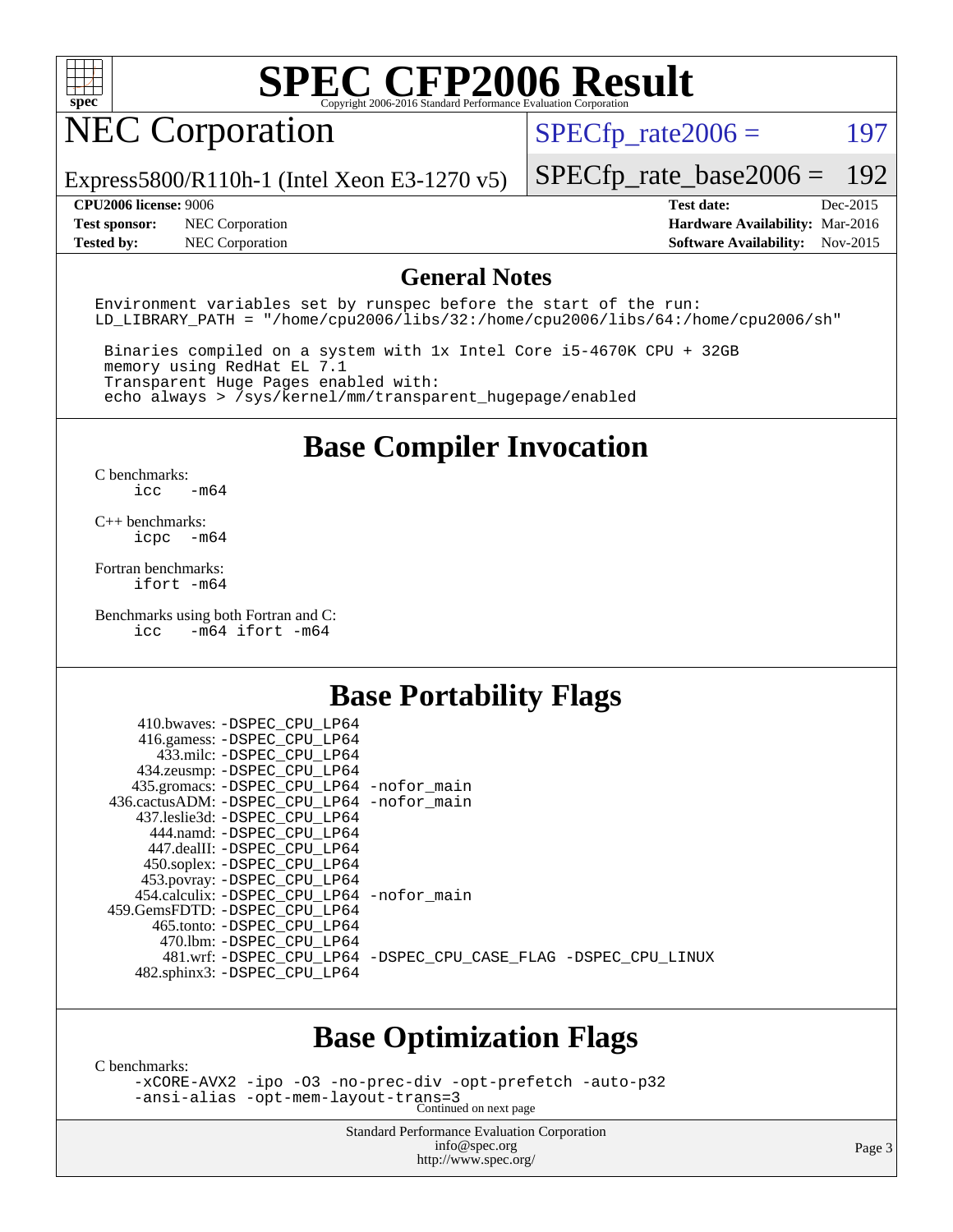

NEC Corporation

Express5800/R110h-1 (Intel Xeon E3-1270 v5)

 $SPECTp_rate2006 = 197$ 

[SPECfp\\_rate\\_base2006 =](http://www.spec.org/auto/cpu2006/Docs/result-fields.html#SPECfpratebase2006) 192

**[Test sponsor:](http://www.spec.org/auto/cpu2006/Docs/result-fields.html#Testsponsor)** NEC Corporation **[Hardware Availability:](http://www.spec.org/auto/cpu2006/Docs/result-fields.html#HardwareAvailability)** Mar-2016

**[CPU2006 license:](http://www.spec.org/auto/cpu2006/Docs/result-fields.html#CPU2006license)** 9006 **[Test date:](http://www.spec.org/auto/cpu2006/Docs/result-fields.html#Testdate)** Dec-2015 **[Tested by:](http://www.spec.org/auto/cpu2006/Docs/result-fields.html#Testedby)** NEC Corporation **[Software Availability:](http://www.spec.org/auto/cpu2006/Docs/result-fields.html#SoftwareAvailability)** Nov-2015

### **[Base Optimization Flags \(Continued\)](http://www.spec.org/auto/cpu2006/Docs/result-fields.html#BaseOptimizationFlags)**

[C++ benchmarks:](http://www.spec.org/auto/cpu2006/Docs/result-fields.html#CXXbenchmarks)

[-xCORE-AVX2](http://www.spec.org/cpu2006/results/res2016q1/cpu2006-20160125-38794.flags.html#user_CXXbase_f-xAVX2_5f5fc0cbe2c9f62c816d3e45806c70d7) [-ipo](http://www.spec.org/cpu2006/results/res2016q1/cpu2006-20160125-38794.flags.html#user_CXXbase_f-ipo) [-O3](http://www.spec.org/cpu2006/results/res2016q1/cpu2006-20160125-38794.flags.html#user_CXXbase_f-O3) [-no-prec-div](http://www.spec.org/cpu2006/results/res2016q1/cpu2006-20160125-38794.flags.html#user_CXXbase_f-no-prec-div) [-opt-prefetch](http://www.spec.org/cpu2006/results/res2016q1/cpu2006-20160125-38794.flags.html#user_CXXbase_f-opt-prefetch) [-auto-p32](http://www.spec.org/cpu2006/results/res2016q1/cpu2006-20160125-38794.flags.html#user_CXXbase_f-auto-p32) [-ansi-alias](http://www.spec.org/cpu2006/results/res2016q1/cpu2006-20160125-38794.flags.html#user_CXXbase_f-ansi-alias) [-opt-mem-layout-trans=3](http://www.spec.org/cpu2006/results/res2016q1/cpu2006-20160125-38794.flags.html#user_CXXbase_f-opt-mem-layout-trans_a7b82ad4bd7abf52556d4961a2ae94d5)

[Fortran benchmarks](http://www.spec.org/auto/cpu2006/Docs/result-fields.html#Fortranbenchmarks):

[-xCORE-AVX2](http://www.spec.org/cpu2006/results/res2016q1/cpu2006-20160125-38794.flags.html#user_FCbase_f-xAVX2_5f5fc0cbe2c9f62c816d3e45806c70d7) [-ipo](http://www.spec.org/cpu2006/results/res2016q1/cpu2006-20160125-38794.flags.html#user_FCbase_f-ipo) [-O3](http://www.spec.org/cpu2006/results/res2016q1/cpu2006-20160125-38794.flags.html#user_FCbase_f-O3) [-no-prec-div](http://www.spec.org/cpu2006/results/res2016q1/cpu2006-20160125-38794.flags.html#user_FCbase_f-no-prec-div) [-opt-prefetch](http://www.spec.org/cpu2006/results/res2016q1/cpu2006-20160125-38794.flags.html#user_FCbase_f-opt-prefetch)

[Benchmarks using both Fortran and C](http://www.spec.org/auto/cpu2006/Docs/result-fields.html#BenchmarksusingbothFortranandC):

[-xCORE-AVX2](http://www.spec.org/cpu2006/results/res2016q1/cpu2006-20160125-38794.flags.html#user_CC_FCbase_f-xAVX2_5f5fc0cbe2c9f62c816d3e45806c70d7) [-ipo](http://www.spec.org/cpu2006/results/res2016q1/cpu2006-20160125-38794.flags.html#user_CC_FCbase_f-ipo) [-O3](http://www.spec.org/cpu2006/results/res2016q1/cpu2006-20160125-38794.flags.html#user_CC_FCbase_f-O3) [-no-prec-div](http://www.spec.org/cpu2006/results/res2016q1/cpu2006-20160125-38794.flags.html#user_CC_FCbase_f-no-prec-div) [-opt-prefetch](http://www.spec.org/cpu2006/results/res2016q1/cpu2006-20160125-38794.flags.html#user_CC_FCbase_f-opt-prefetch) [-auto-p32](http://www.spec.org/cpu2006/results/res2016q1/cpu2006-20160125-38794.flags.html#user_CC_FCbase_f-auto-p32) [-ansi-alias](http://www.spec.org/cpu2006/results/res2016q1/cpu2006-20160125-38794.flags.html#user_CC_FCbase_f-ansi-alias) [-opt-mem-layout-trans=3](http://www.spec.org/cpu2006/results/res2016q1/cpu2006-20160125-38794.flags.html#user_CC_FCbase_f-opt-mem-layout-trans_a7b82ad4bd7abf52556d4961a2ae94d5)

#### **[Peak Compiler Invocation](http://www.spec.org/auto/cpu2006/Docs/result-fields.html#PeakCompilerInvocation)**

[C benchmarks](http://www.spec.org/auto/cpu2006/Docs/result-fields.html#Cbenchmarks):  $\text{icc}$  -m64

[C++ benchmarks \(except as noted below\):](http://www.spec.org/auto/cpu2006/Docs/result-fields.html#CXXbenchmarksexceptasnotedbelow) [icpc -m64](http://www.spec.org/cpu2006/results/res2016q1/cpu2006-20160125-38794.flags.html#user_CXXpeak_intel_icpc_64bit_bedb90c1146cab66620883ef4f41a67e)

450.soplex: [icpc -m32 -L/opt/intel/compilers\\_and\\_libraries\\_2016/linux/compiler/lib/ia32\\_lin](http://www.spec.org/cpu2006/results/res2016q1/cpu2006-20160125-38794.flags.html#user_peakCXXLD450_soplex_intel_icpc_b4f50a394bdb4597aa5879c16bc3f5c5)

[Fortran benchmarks](http://www.spec.org/auto/cpu2006/Docs/result-fields.html#Fortranbenchmarks): [ifort -m64](http://www.spec.org/cpu2006/results/res2016q1/cpu2006-20160125-38794.flags.html#user_FCpeak_intel_ifort_64bit_ee9d0fb25645d0210d97eb0527dcc06e)

[Benchmarks using both Fortran and C](http://www.spec.org/auto/cpu2006/Docs/result-fields.html#BenchmarksusingbothFortranandC):<br>icc -m64 ifort -m64  $-m64$  ifort  $-m64$ 

#### **[Peak Portability Flags](http://www.spec.org/auto/cpu2006/Docs/result-fields.html#PeakPortabilityFlags)**

| 410.bwaves: -DSPEC CPU LP64                |
|--------------------------------------------|
| 416.gamess: -DSPEC_CPU_LP64                |
| 433.milc: -DSPEC CPU LP64                  |
| 434.zeusmp: -DSPEC_CPU_LP64                |
| 435.gromacs: -DSPEC_CPU_LP64 -nofor_main   |
| 436.cactusADM: -DSPEC_CPU_LP64 -nofor_main |
| 437.leslie3d: -DSPEC CPU LP64              |
| 444.namd: -DSPEC CPU LP64                  |
| 447.dealII: -DSPEC_CPU_LP64                |
| 450.soplex: -D_FILE_OFFSET_BITS=64         |
| 453.povray: -DSPEC_CPU_LP64                |
| 454.calculix: -DSPEC_CPU_LP64 -nofor_main  |
| 459.GemsFDTD: -DSPEC_CPU_LP64              |
| 465.tonto: - DSPEC CPU LP64                |

Continued on next page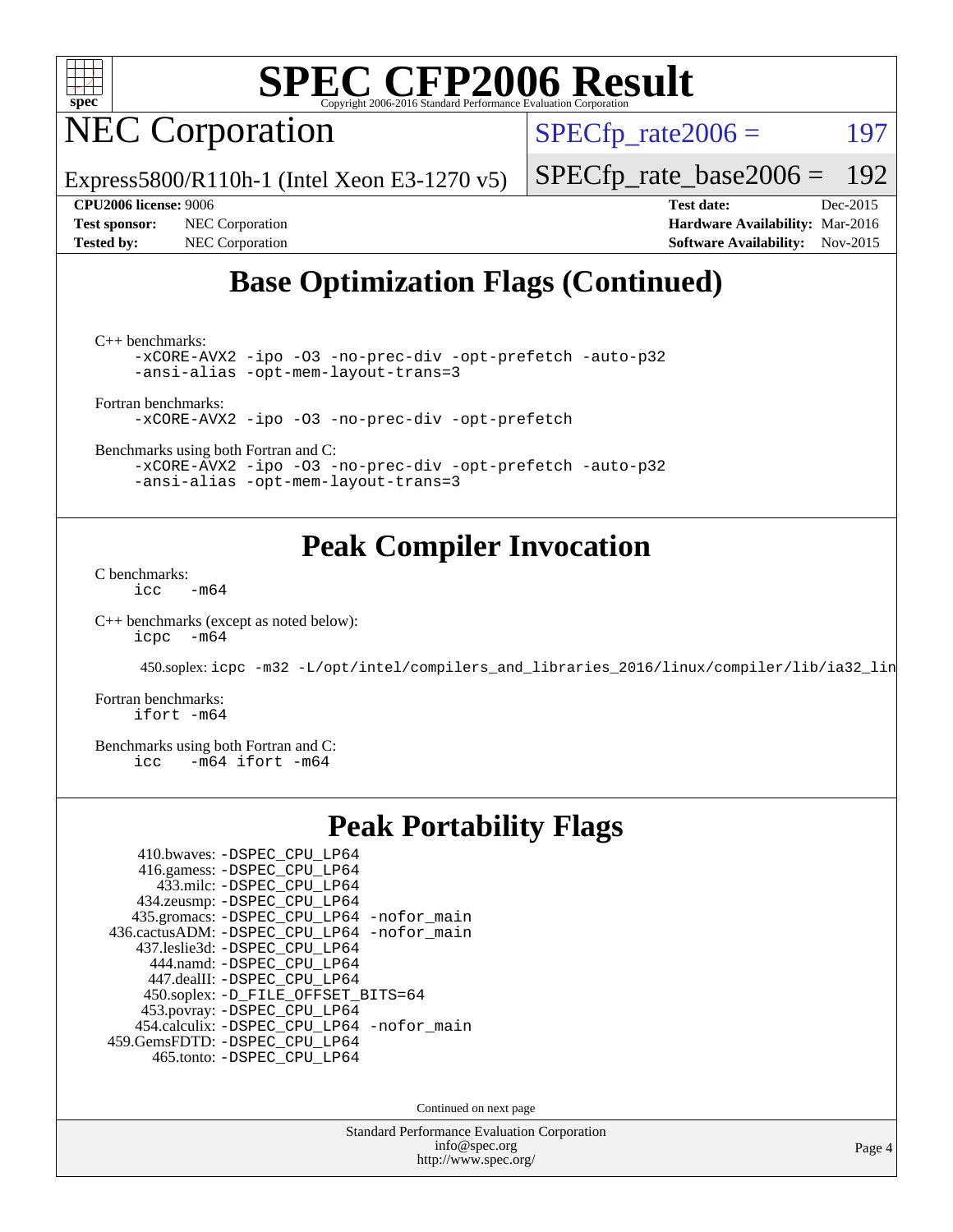

## **NEC Corporation**

 $SPECTp\_rate2006 = 197$ 

Express5800/R110h-1 (Intel Xeon E3-1270 v5)

**[Tested by:](http://www.spec.org/auto/cpu2006/Docs/result-fields.html#Testedby)** NEC Corporation **[Software Availability:](http://www.spec.org/auto/cpu2006/Docs/result-fields.html#SoftwareAvailability)** Nov-2015

**[CPU2006 license:](http://www.spec.org/auto/cpu2006/Docs/result-fields.html#CPU2006license)** 9006 **[Test date:](http://www.spec.org/auto/cpu2006/Docs/result-fields.html#Testdate)** Dec-2015 **[Test sponsor:](http://www.spec.org/auto/cpu2006/Docs/result-fields.html#Testsponsor)** NEC Corporation **NEC Corporation [Hardware Availability:](http://www.spec.org/auto/cpu2006/Docs/result-fields.html#HardwareAvailability)** Mar-2016

[SPECfp\\_rate\\_base2006 =](http://www.spec.org/auto/cpu2006/Docs/result-fields.html#SPECfpratebase2006) 192

### **[Peak Portability Flags \(Continued\)](http://www.spec.org/auto/cpu2006/Docs/result-fields.html#PeakPortabilityFlags)**

470.lbm: [-DSPEC\\_CPU\\_LP64](http://www.spec.org/cpu2006/results/res2016q1/cpu2006-20160125-38794.flags.html#suite_peakPORTABILITY470_lbm_DSPEC_CPU_LP64)

 481.wrf: [-DSPEC\\_CPU\\_LP64](http://www.spec.org/cpu2006/results/res2016q1/cpu2006-20160125-38794.flags.html#suite_peakPORTABILITY481_wrf_DSPEC_CPU_LP64) [-DSPEC\\_CPU\\_CASE\\_FLAG](http://www.spec.org/cpu2006/results/res2016q1/cpu2006-20160125-38794.flags.html#b481.wrf_peakCPORTABILITY_DSPEC_CPU_CASE_FLAG) [-DSPEC\\_CPU\\_LINUX](http://www.spec.org/cpu2006/results/res2016q1/cpu2006-20160125-38794.flags.html#b481.wrf_peakCPORTABILITY_DSPEC_CPU_LINUX) 482.sphinx3: [-DSPEC\\_CPU\\_LP64](http://www.spec.org/cpu2006/results/res2016q1/cpu2006-20160125-38794.flags.html#suite_peakPORTABILITY482_sphinx3_DSPEC_CPU_LP64)

### **[Peak Optimization Flags](http://www.spec.org/auto/cpu2006/Docs/result-fields.html#PeakOptimizationFlags)**

[C benchmarks](http://www.spec.org/auto/cpu2006/Docs/result-fields.html#Cbenchmarks):

433.milc: basepeak = yes

 $470$ .lbm: basepeak = yes

482.sphinx3: basepeak = yes

#### [C++ benchmarks:](http://www.spec.org/auto/cpu2006/Docs/result-fields.html#CXXbenchmarks)

```
 444.namd: -xCORE-AVX2(pass 2) -prof-gen:threadsafe(pass 1)
        -ipo(pass 2) -O3(pass 2) -no-prec-div(pass 2)
        -par-num-threads=1(pass 1) -opt-mem-layout-trans=3(pass 2)
        -prof-use(pass 2) -fno-alias -auto-ilp32
```
447.dealII: basepeak = yes

```
 450.soplex: -xCORE-AVX2(pass 2) -prof-gen:threadsafe(pass 1)
         -ipo(pass 2) -O3(pass 2) -no-prec-div(pass 2)
         -par-num-threads=1(pass 1) -opt-mem-layout-trans=3(pass 2)
         -prof-use(pass 2) -opt-malloc-options=3
```

```
 453.povray: -xCORE-AVX2(pass 2) -prof-gen:threadsafe(pass 1)
        -no-prec-div(pass 2)-par-num-threads=1(pass 1) -opt-mem-layout-trans=3(pass 2)
        -prof-use(pass 2) -unroll4 -ansi-alias
```
[Fortran benchmarks](http://www.spec.org/auto/cpu2006/Docs/result-fields.html#Fortranbenchmarks):

```
410.bwaves: basepeak = yes 416.gamess: -xCORE-AVX2(pass 2) -prof-gen:threadsafe(pass 1)
              -i\text{po}(pass 2) -\overline{O}3(pass 2)-no-prec-div(pass 2)
              -par-num-threads=1(pass 1) -prof-use(pass 2) -unroll2
              -inline-level=0 -scalar-rep-
    434.zeusmp: basepeak = yes
    437.leslie3d: basepeak = yes
459.GemsFDTD: basepeak = yes
```
Continued on next page